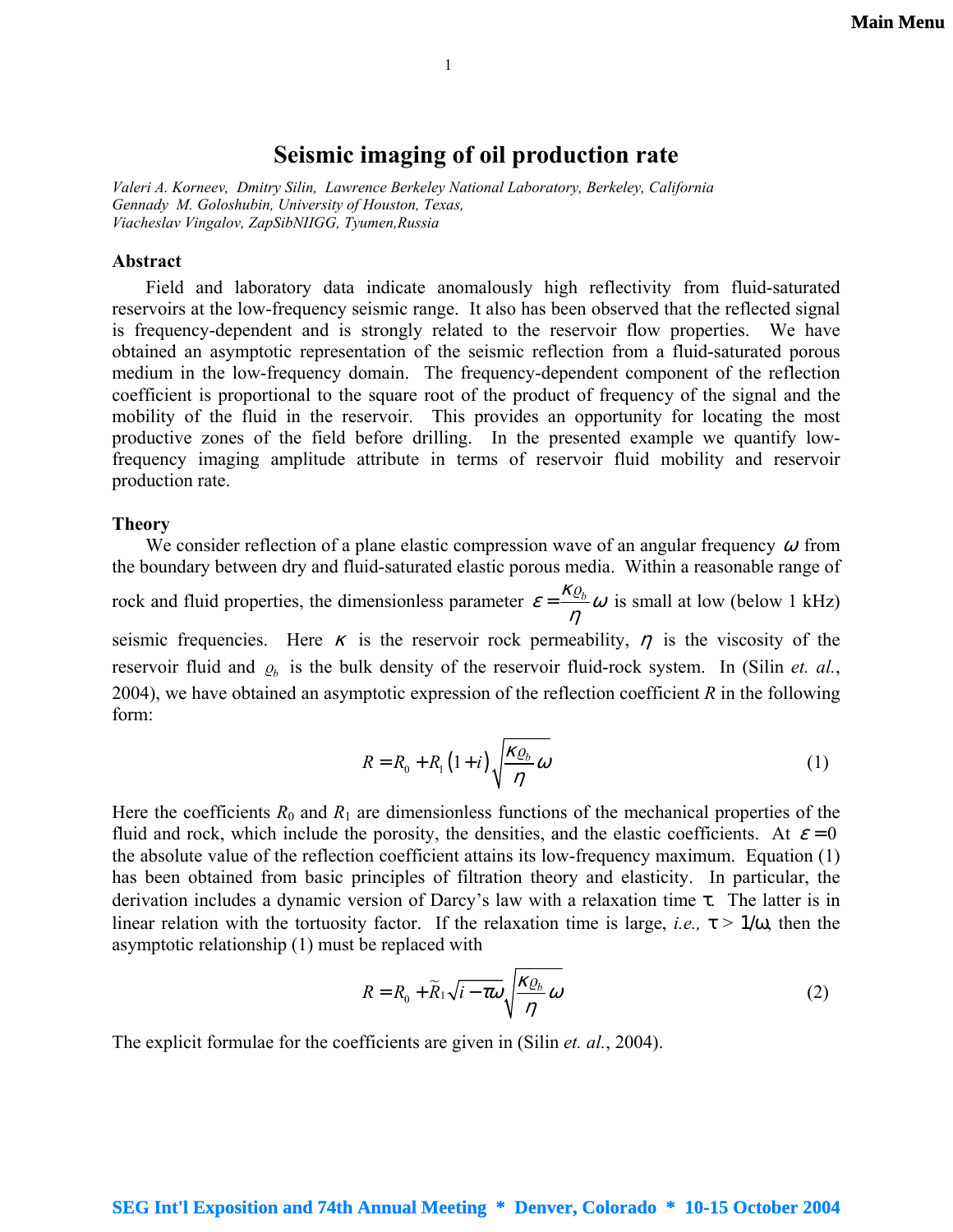We define an imaging attribute  $A(x, y)$  as being proportional to the first derivative with respect to the frequency of the reflected amplitude. Here *x* and *y* are lateral coordinates of the reservoir. From [\(1\),](#page-0-0)

<span id="page-1-0"></span>
$$
A(x, y) \approx C \left(\kappa/\eta\right)^{1/2} \tag{3}
$$

where the coefficient *C* is a complex function of frequency, and of the mechanical properties of the fluid and the skeleton. At a given signal frequency, the coefficient *C* can be estimated using well data. Assuming that the production rate at a well is proportional to the fluid mobility in the nearby formation and that only the rock permeability is a function of the coordinates, we can fit the data with a theoretical curve linking the production rate and the imaging attribute.

#### **Application**

We have analyzed seismic data from a 3 km-deep Jurassic sandstone reservoir. The map of the target horizon J1 is shown in Figure 1. The reservoir thickness is approximately 8-10 m and the mean porosity is about 17-18%. From the 15 operating wells, 7 produced oil and 6 produced water. The other two wells produced and an approximately equal mixture of oil and water. Four wells, whose data were used for calibration, are shown in Fig. 2. From these four wells, three (76, 91, 95) produce oil whereas the fourth one (9) produces mostly water. The data from the other 11 wells were used for *a posteriori* verification of the mapping only. Fig. 1 shows a time map of the target horizon J1.



**Fig. 1** Structural time map of the reservoir surface with location of 4 calibration wells, three of which (76, 91, 95) produce oil whereas the fourth one (9) produces water. Note a poor correlation between medium structure and fluid.

Fig. 2 shows the results of frequency-dependent processing of this dataset. The seismic imaging map includes the variation of the amplitude of the target reflected wave at a low frequency (12 Hz) relative to the amplitude of the same wave at a high frequency (40 Hz). The imaging results *predicted* the location of oil-water contact. These results were confirmed by the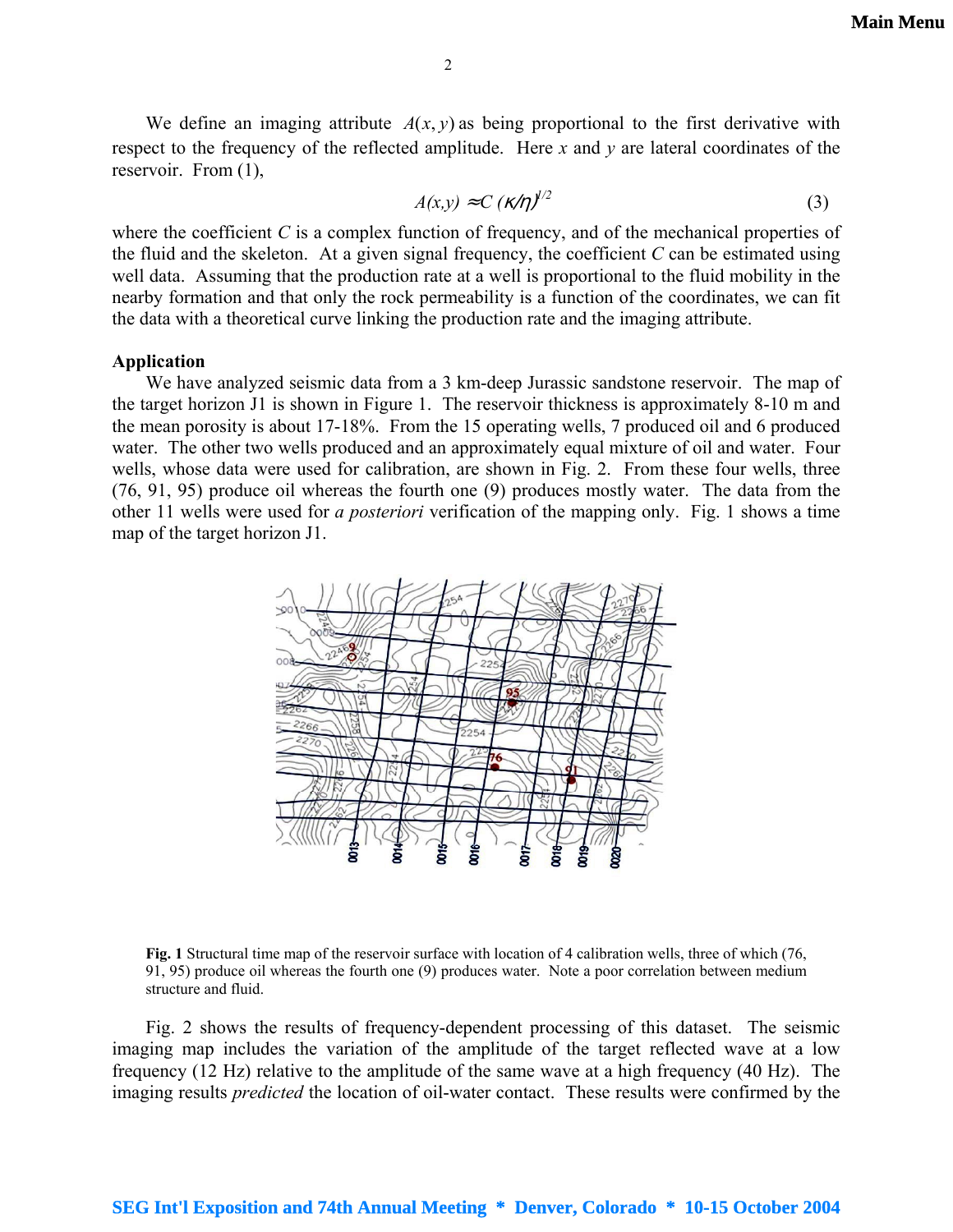**[Main Menu](#page-0-1)**

well data. All wells producing water are outside of the oil-saturated region. The wells with the highest oil production rate (*e.g.*, wells 91 and 86) are found close to the zones of the high deviation of the map attribute at low frequencies.



Map of seismic fluid attribute for Jul and predicted oil-water contact

oil-water contact  $\bullet$ - water  $\overrightarrow{01}$  $\overline{\phantom{a}}$ - water & oil ۰



**Fig. 2** A blind test of the ability of frequency-dependent processing and interpretation to map the oilwater contact using the low-frequency part of seismic data. The seismic and well data recorded in Central Siberia. The seismic image shows the difference of low-frequency reflectivity at 12 Hz to the one at 40 Hz centered frequency, the predicted oil-water contact, and the locations of the calibration wells and the wells used for testing purposes. (Goloshubin, *et al*., 2002)



**Fig. 3** The oil production rate vs. the imaging attribute. Data taken from oil field shown on Fig. 4. The theoretical blue line is computed using the low-frequency asymptotic solution (12).

### **SEG Int'l Exposition and 74th Annual Meeting \* Denver, Colorado \* 10-15 October 2004**